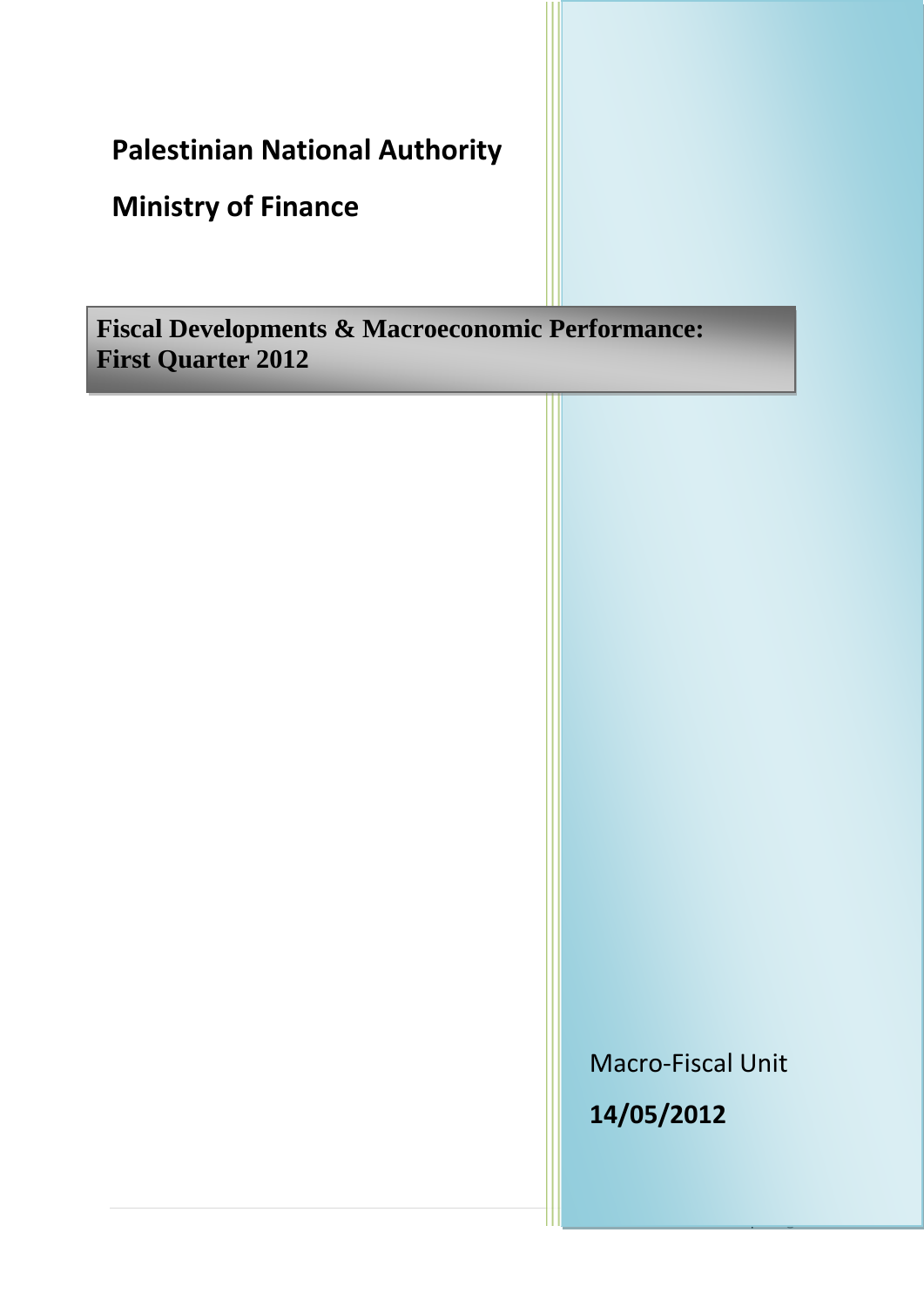## **Section 1: Macroeconomic performance in WBG 2011:**

**Real GDP** in the WBG grew by 9.9% in 2011 compared to the same period of 2010, due to the rapid economic growth in Gaza (Tables 1A, 1B and Charts 1, 2). In the West Bank the real growth rate dropped from a growth rate of 6.8% in 2010 to 5.2% in 2011. In contrast, in Gaza real GDP in 2011 increased by 23% compared to the same period in 2010 due to the increase in construction activities (construction activities contributed to about half of the real GDP growth in Gaza) and services. $<sup>1</sup>$  This unusually high growth of construction was</sup> caused by UN projects and some private construction, with working supplies smuggled from Egypt.

| Table 1A. WBG Real GDP*, 2008-2011, USD million |      |      |      |      |  |  |  |
|-------------------------------------------------|------|------|------|------|--|--|--|
|                                                 | 2008 | 2009 | 2010 | 2011 |  |  |  |
| Gaza                                            | 1162 | 1260 | 1505 | 1851 |  |  |  |
| <b>West Bank</b>                                | 3717 | 3980 | 4250 | 4472 |  |  |  |
| West Bank & Gaza                                | 4879 | 5239 | 5754 | 6323 |  |  |  |
| $\sqrt{2}$                                      |      |      |      |      |  |  |  |

\*Base year 2004

| Table 1B. Real growth rates, 2009-2011, (percent) |      |      |      |  |  |
|---------------------------------------------------|------|------|------|--|--|
|                                                   | 2009 | 2010 | 2011 |  |  |
| Gaza                                              | 8.4  | 19.5 | 23.0 |  |  |
| <b>West Bank</b>                                  | 7.1  | 6.8  | 5.2  |  |  |
| West Bank & Gaza                                  | 7.4  | 9.8  | 9.9  |  |  |

**The Consumer Price Index in Palestinian Territory** for March 2012 shows an increase of 0.25% compared to February 2012 and an increase of 3.12% compared to March 2011. $^2$ 

**Unemployment** in the West Bank reached 20.5% by the end of December 2011, while in Gaza it reached 33.8%. Overall unemployment in WBG was 24.8% for the same period.

| Table 2. Labor Force and Unemployment by territory, Dec. 2011. |                    |              |         |      |                   |  |  |
|----------------------------------------------------------------|--------------------|--------------|---------|------|-------------------|--|--|
|                                                                | <b>Total</b>       | Unemployment |         |      | <b>Employment</b> |  |  |
| <b>Region</b>                                                  | <b>Number</b><br>% |              |         | %    | <b>Number</b>     |  |  |
| <b>West Bank &amp; Gaza</b>                                    | 1,167,600          | 24.8         | 289,300 | 75.2 | 878,300           |  |  |
| <b>West Bank</b>                                               | 792,600            | 20.5         | 162,700 | 79.5 | 629,900           |  |  |
| Gaza                                                           | 375,000            | 33.8         | 126,600 | 66.2 | 248,400           |  |  |

 $\overline{a}$ 

<sup>&</sup>lt;sup>1</sup> Source Palestinian Central Bureau of Statistics, (PCBS)

<sup>&</sup>lt;sup>2</sup> Source Palestinian Central Bureau of Statistics, (PCBS), WBG inflation does not include East Jerusalem.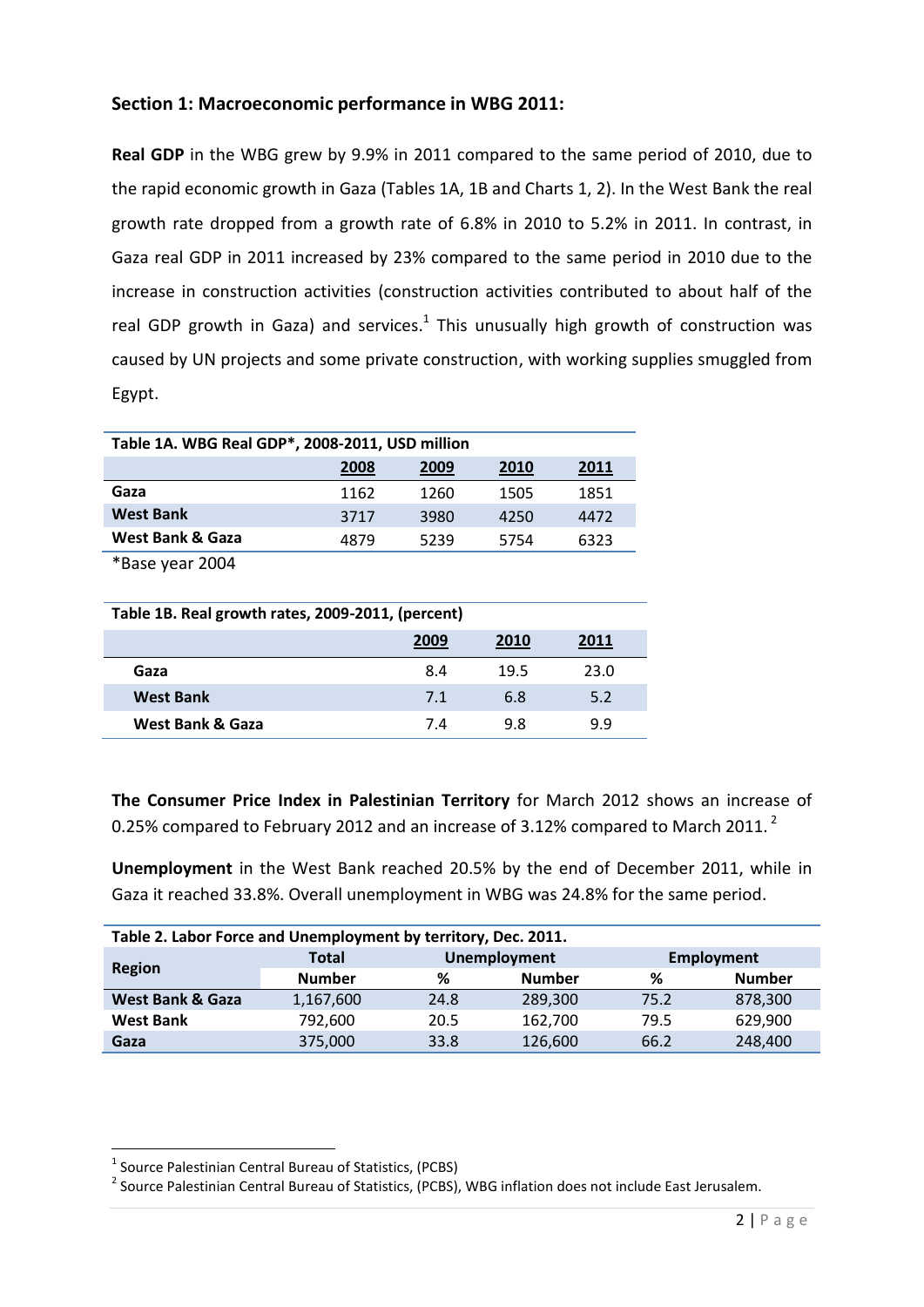

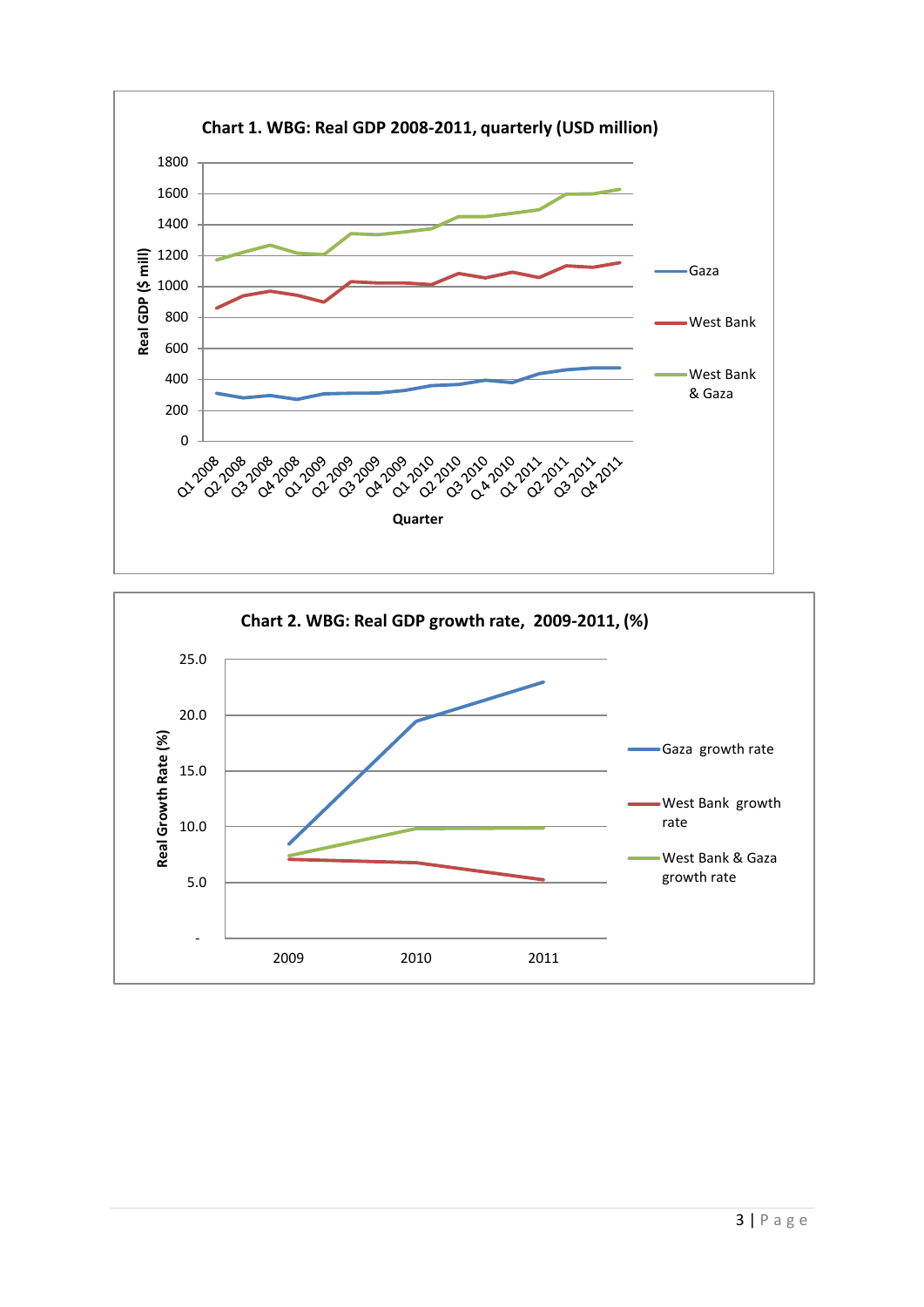**External Trade**: Exports for 2011 amounted to USD 759 million with a monthly average of USD 63 million, ranging between USD 73 million and USD 54 million. Exports to Israel represent almost 93% of total exports. On the other hand, imports in the same period amounted to USD 4.49 billion with a monthly average of USD 374 million, ranging between USD 497 million and USD 318 million. Trade deficit reached its peak of USD 429 million in March for a total of USD 3.73 billion in 2011.

| Table 3. External Trade, Jan-Dec 2011, USD million. |        |        |        |        |        |        |        |        |        |        |            |        |              |
|-----------------------------------------------------|--------|--------|--------|--------|--------|--------|--------|--------|--------|--------|------------|--------|--------------|
|                                                     | Jan    | Feb    | Mar    | Apr    | May    | Jun    | Jul    | Aug    | Sep    | Oct    | <b>Nov</b> | Dec    | <b>Total</b> |
| <b>Total Trade</b>                                  | 489    | 443    | 565    | 470    | 464    | 440    | 399    | 407    | 408    | 391    | 390        | 385    | 5250         |
| <b>Exports</b>                                      | 67     | 57     | 68     | 62     | 68     | 73     | 54     | 63     | 58     | 63     | 60         | 67     | 759          |
| <b>Imports</b>                                      | 422    | 386    | 497    | 408    | 396    | 367    | 345    | 344    | 350    | 328    | 330        | 318    | 4491         |
| <b>Trade Balance</b>                                | $-355$ | $-330$ | $-429$ | $-347$ | $-329$ | $-294$ | $-291$ | $-281$ | $-292$ | $-265$ | $-270$     | $-251$ | $-3732$      |

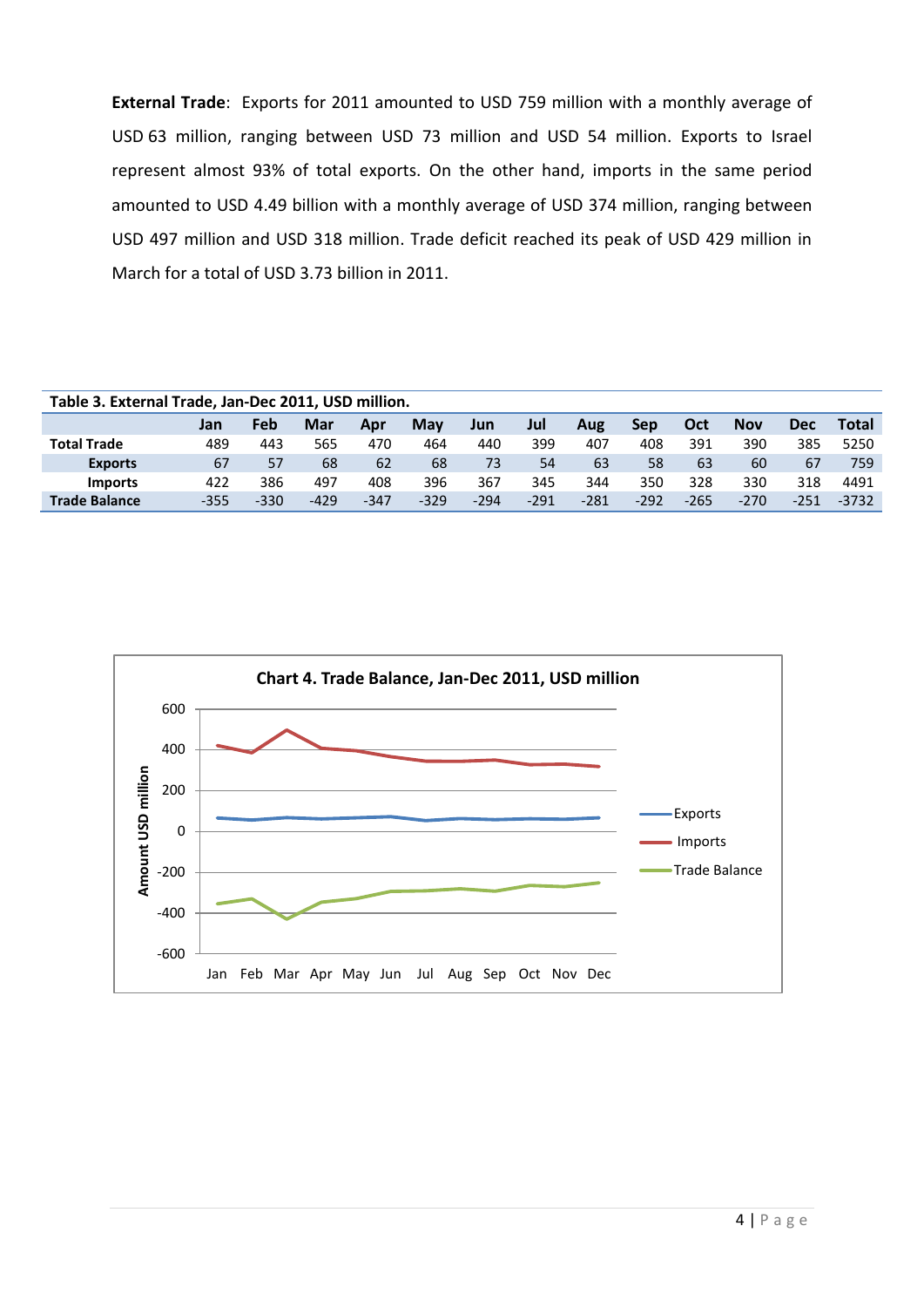## **Section 2: Fiscal Operations Q1-2012**

## **A.Budget execution highlights:**

- **Total budget deficit** for Q1 2012 amounted to NIS 1.25 billion and is on track with the budget target. The recurrent budget deficit amounted to NIS 1.03 billion which is above the quarterly budget target<sup>3</sup> by NIS 126 million.
- **Total net revenues** in Q1 2012 were below the quarterly budget target by NIS 127 million from shortfalls in non tax and clearance revenues by NIS 54 million and NIS 122 million respectively and increase in domestic tax revenue by NIS 39 million.
- **Domestic tax revenue** increase came mainly from increases in income tax, VAT, and property tax while excises and customs revenues declined.
- **The wage bill** in Q1 2012 amounted to NIS 1.65 billion and was below the quarterly budget target by NIS 56 million due to delay in disbursements in wage indexation increases while the 2012 budget was being approved.
- **Nonwage expenditures** in Q1 2012 amounted to NIS 1.23 billion were on track with the budget target. Operational expenditures and minor capital were below their budget by NIS 18 million and NIS 16 million respectively. Transfers were above the budget target by NIS 41 million.
- **Net Lending** amounted to NIS 148 million and was largely above the budget target by NIS 48 million reaching 37% of the annual budget target.
- **Budget support** disbursement was 19.4% of the amount budgeted to finance the recurrent quarterly budget deficit target while the **development projects financing** was only 4.7% of the quarterly budget target. The total **financing gap** for Q1 2012 amounted to NIS 452 million.
- **Domestic debt stock** level fell to NIS 4.09 billion as the Treasury managed to decrease its **domestic debt** by NIS 54 million during Q1 2012.
- **Total net accumulation of arrears** during Q1 2012 reached NIS 632 million including development expenditures arrears of NIS 54 million and tax refund arrears of NIS 103 million. Arrears to the private sector including the tax refunds arrears came to NIS 342 million. Arrears to the private sector continue to undermine PA credibility and budget execution control.
- **2012 Budget** was approved on 31<sup>st</sup> of March 2012.

**.** 

 $3$  Quarterly budget target is 25% of the approved annual budget.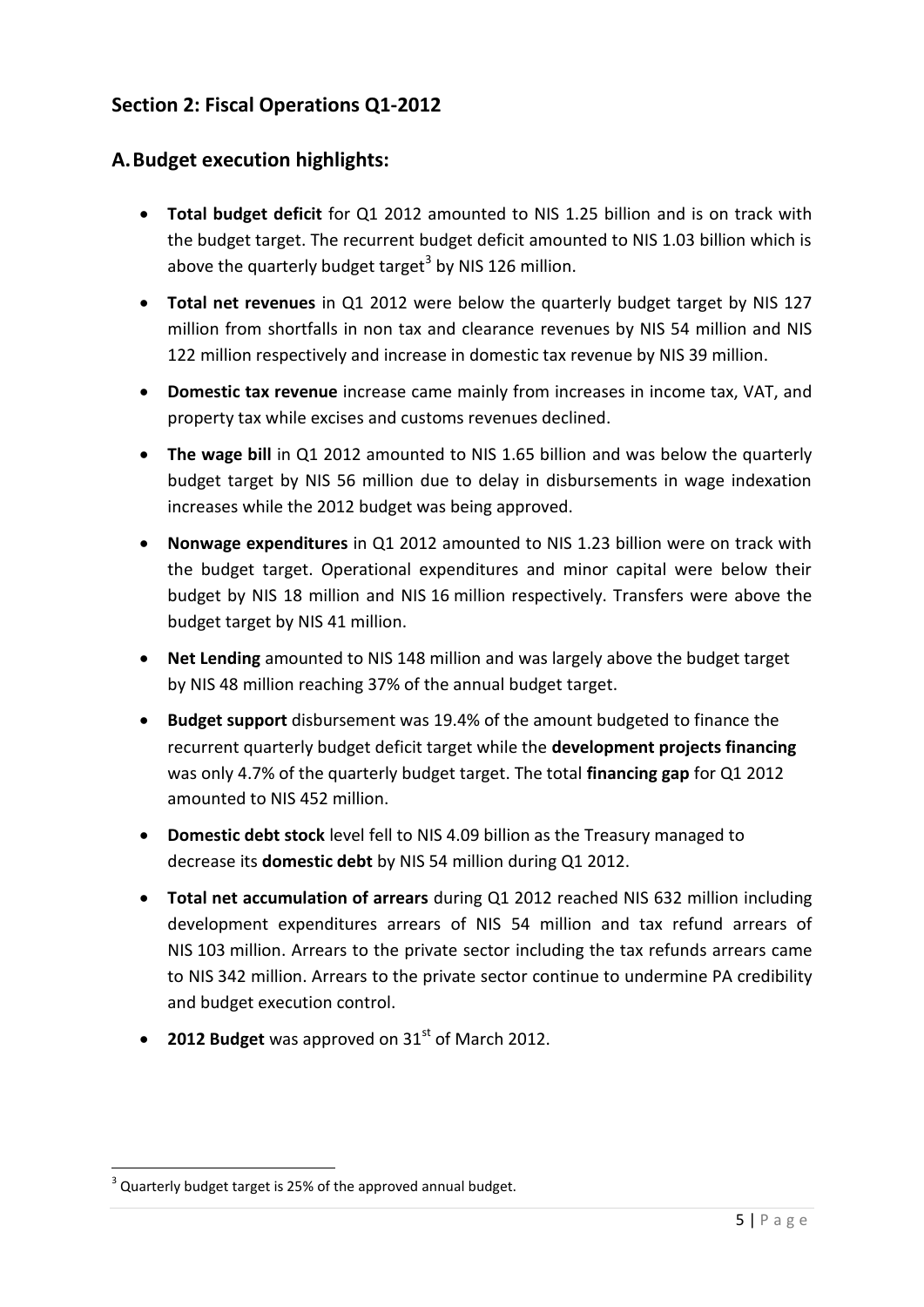| Table 4. Consolidated Fiscal Operation Analysis of Q1 2012 (Commitment Basis) |           |                           |                           |                                   |                                               |                                          |                                                                           |
|-------------------------------------------------------------------------------|-----------|---------------------------|---------------------------|-----------------------------------|-----------------------------------------------|------------------------------------------|---------------------------------------------------------------------------|
|                                                                               | Q1 2012   | Change<br>from Q4<br>2011 | Change<br>from Q1<br>2011 | 2012<br>Approved<br><b>Budget</b> | share of<br>approved<br>2012<br><b>Budget</b> | 25% of 2012<br>Approved<br><b>Budget</b> | <b>Deviation from</b><br>the 25% of the<br>approved 2012<br><b>Budget</b> |
| <b>Budget Classification</b>                                                  | NIS mill. | %                         | %                         | NIS mill.                         | %                                             | NIS mill.                                | NIS mill.                                                                 |
| <b>Gross Revenues</b>                                                         | 2099.8    | 7.0                       | 12.7                      | 8947.0                            | 23.5                                          | 2236.8                                   | $-137.0$                                                                  |
| <b>Total Net Revenue</b>                                                      | 1996.1    | 7.7                       | 12.8                      | 8493.0                            | 23.5                                          | 2123.3                                   | $-127.1$                                                                  |
| <b>Domestic Tax</b>                                                           | 569.8     | 24.4                      | 17.1                      | 2124.0                            | 26.8                                          | 531                                      | 38.8                                                                      |
| <b>Income Tax</b>                                                             | 286.2     | 215.8                     | 52.9                      | ------                            | ------                                        | ------                                   | ------                                                                    |
| Value Added Tax                                                               | 157.8     | $-30.6$                   | 19.4                      | ------                            | ------                                        | ------                                   | ------                                                                    |
| Customs                                                                       | 60.4      | $-4.5$                    | $-22.4$                   | ------                            | ------                                        | ------                                   | ------                                                                    |
| Excises on tobacco                                                            | 57.4      | $-23.1$                   | $-30.2$                   | ------                            | ------                                        | ------                                   | ------                                                                    |
| Excises on beverage                                                           | 0.8       | $-26.7$                   | $-3.4$                    | ------                            | ------                                        | ------                                   | ------                                                                    |
| <b>Property Tax</b>                                                           | 7.3       | 430.5                     | 11.7                      | ------                            | ------                                        | ------                                   | ------                                                                    |
| <b>Nontax</b>                                                                 | 186.8     | $-5.0$                    | $-1.5$                    | 963.0                             | 19.4                                          | 240.8                                    | $-54.0$                                                                   |
| <b>Civil Registration Fees</b>                                                | 14.5      | 14.8                      | $-4.3$                    | ------                            | ------                                        | ------                                   | ------                                                                    |
| <b>Health Insurance</b>                                                       | 45.4      | 15.7                      | 5.1                       | ------                            | ------                                        | ------                                   |                                                                           |
| Transportation                                                                | 25.0      | 19.7                      | $-15.7$                   | ------                            | ------                                        | ------                                   |                                                                           |
| Licenses                                                                      | 20.3      | $-67.1$                   | $-60.1$                   | ------                            | ------                                        | ------                                   | ------                                                                    |
| Other charges and fees                                                        | 81.6      | 31.7                      | 60.9                      | ------                            | ------                                        | ------                                   | ------                                                                    |
| <b>Investment Profits</b>                                                     | 0.0       | ------                    | ------                    | ------                            | ------                                        | ------                                   | ------                                                                    |
| <b>Clearance Revenue</b>                                                      | 1343.2    | 2.7                       | 13.1                      | 5859.0                            | 22.9                                          | 1464.8                                   | $-121.5$                                                                  |
| Customs                                                                       | 465.8     | $-0.8$                    | 11.6                      | ------                            | ------                                        | ------                                   | ------                                                                    |
| Value Added Tax                                                               | 449.5     | 7.9                       | 19.9                      | ------                            | ------                                        | ------                                   | ------                                                                    |
| <b>Petroleum Excises</b>                                                      | 420.9     | 0.2                       | 6.3                       | ------                            | ------                                        | ------                                   | ------                                                                    |
| <b>Purchase Tax</b>                                                           | 0.0       | ------                    | ------                    | ------                            | ------                                        | ------                                   |                                                                           |
| <b>Income Tax</b>                                                             | 2.4       | 19.0                      | 20.0                      | ------                            | ------                                        | ------                                   | ------                                                                    |
| Other                                                                         | 4.6       | $-983.5$                  | $-270.7$                  |                                   |                                               |                                          |                                                                           |
| Tax refunds (-)                                                               | 103.6     | $-4.5$                    | 9.8                       | 454.0                             | 22.8                                          | 113.5                                    | $-9.9$                                                                    |
| <b>Total Expenditure and Net Lending</b>                                      | 3027.5    | $-2.7$                    | 4.2                       | 12114.0                           | 25.0                                          | 3028.5                                   | $-1.0$                                                                    |
| <b>Wage Expenditure</b>                                                       | 1647.6    | 3.4                       | 6.1                       | 6813.0                            | 24.2                                          | 1703.3                                   | $-55.7$                                                                   |
| Nonwage Expenditure                                                           | 1232.0    | $-8.1$                    | $-0.1$                    | 4901.0                            | 25.1                                          | 1225.3                                   | 6.7                                                                       |
| <b>Operational Expenditure</b>                                                | 472.0     | 10.3                      | $-4.1$                    | 1959.4                            | 24.1                                          | 489.8                                    | $-17.8$                                                                   |
| <b>Transfers</b>                                                              | 756.5     | $-15.7$                   | 2.7                       | 2863.7                            | 26.4                                          | 715.9                                    | 40.6                                                                      |
| Minor Capital                                                                 | 3.4       | $-77.6$                   | $-28.4$                   | 78.0                              | 4.4                                           | 19.5                                     | $-16.1$                                                                   |
| <b>Net Lending</b>                                                            | 148.0     | $-17.0$                   | 24.2                      | 400.0                             | 37.0                                          | 100                                      | 48.0                                                                      |
| <b>Current Balance</b>                                                        |           |                           |                           |                                   | 28.5                                          | $-905.3$                                 | $-126.2$                                                                  |
| <b>Development Expenditure</b>                                                | $-1031.4$ | $-18.1$                   | $-9.2$                    | $-3621.0$                         |                                               | 332.5                                    | $-118.5$                                                                  |
| <b>Balance</b>                                                                | 214.0     | $-37.7$                   | $-24.2$                   | 1330.0                            | 16.1                                          |                                          |                                                                           |
|                                                                               | $-1245.4$ | $-22.3$                   | $-12.2$                   | $-4951.0$                         | 25.2                                          | $-1237.8$                                | $-7.7$                                                                    |
| <b>Financing</b>                                                              | 1245.4    | $-22.3$                   | $-12.2$                   | 4951.0                            | 25.2                                          | 1237.8                                   | 7.7                                                                       |
| <b>Budget Support</b>                                                         | 739.3     | 49.4                      | 7.8                       | 3811.0                            | 19.4                                          | 952.8                                    | $-213.4$                                                                  |
| <b>Development Financing</b>                                                  | 53.5      | $-33.3$                   | $-41.0$                   | 1140.0                            | 4.7                                           | 285.0                                    | $-231.5$                                                                  |
| Net Domestic Bank Financing                                                   | $-205.5$  | $-141.6$                  | $-578.8$                  | 0.0                               | ------                                        | ------                                   | ------                                                                    |
| Expenditure arrears net accumulation                                          | 529.2     | 18.8                      | 59.8                      | ------                            | ------                                        | ------                                   | ------                                                                    |
| Net Clearance <sup>(1)</sup>                                                  | $-0.8$    | $-69.2$                   | $-99.7$                   | ------                            |                                               | ------                                   |                                                                           |
| Tax Refunds (Arrears)                                                         | 103.0     | $-5.1$                    | 87.2                      | ------                            | ------                                        | ------                                   |                                                                           |
| Nontax Refund <sup>(2)</sup>                                                  | 0.0       | N/A                       | N/A                       | ------                            |                                               | ------                                   | ------                                                                    |
| Residual                                                                      | 24.7      | $-0.3$                    | $-140.8$                  | ------                            | ------                                        | ------                                   | ------                                                                    |

1. Withheld (+) or transferred from past collections (-).

2. Nontax refund is repayment to Jawwal and Zain telecommunication companies the advanced money the PA received from them in 2009.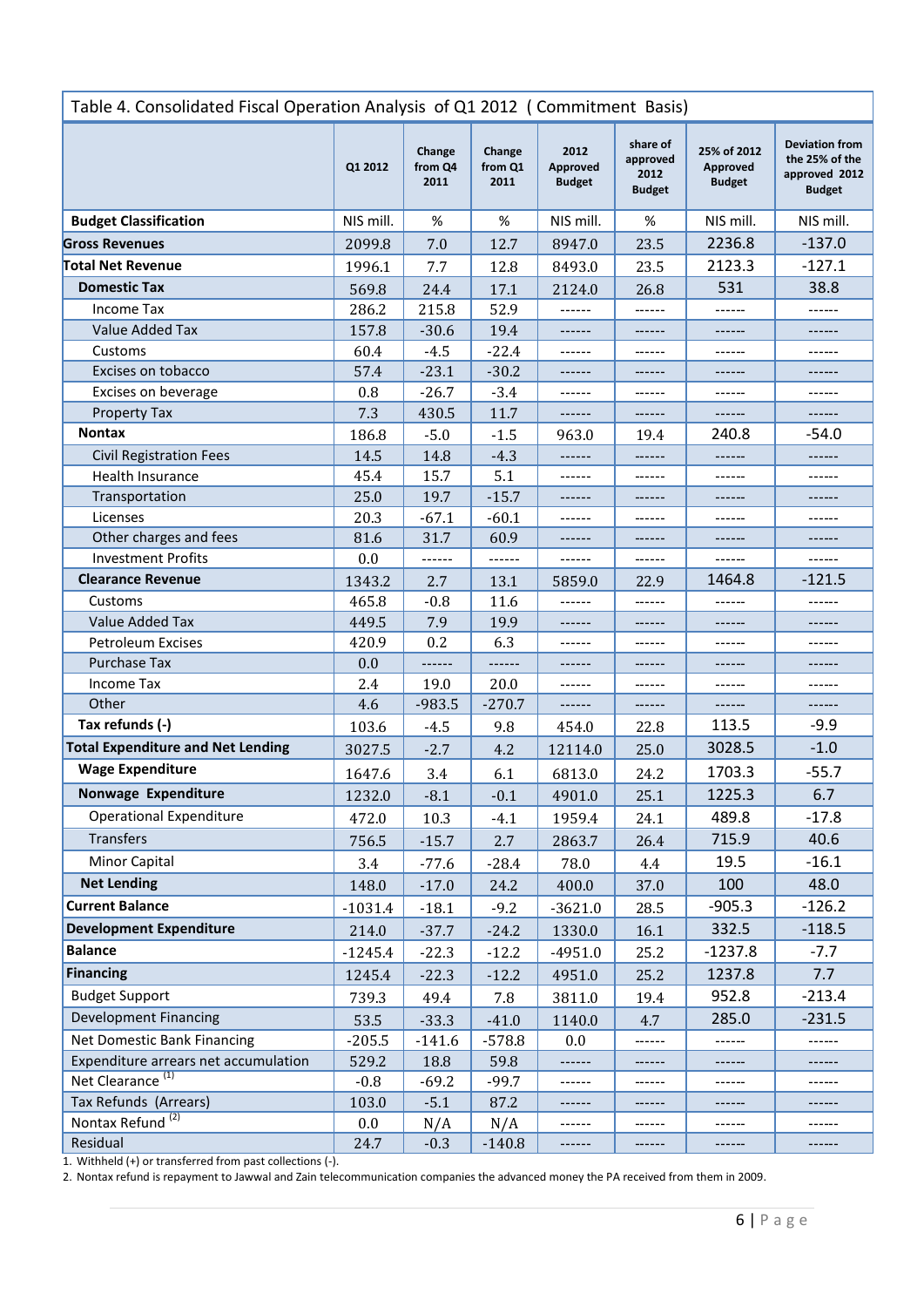#### **B. Revenue**

**Gross PA revenues** in Q1 2012 amounted to NIS 2.1 billion growing by 7% and 12.7% over Q4 2011 and Q1 2012 respectively**. Total net revenue** was NIS 2.0 billion in Q1 2012 increasing by 7.7% and 12.8% compared to Q4 2011 and Q1 2012 respectively. Total net revenues obtained in Q1 2012 by the PA are below the quarterly budget target by NIS 127 million due to the shortfall of clearance revenues and the non-tax revenues by NIS 54 million and NIS 122 million respectively. Domestic tax revenues were above the budget target by NIS 39 million.



**Domestic tax revenue** of NIS 570 million during Q1 2012 increased by 17% over domestic tax revenue collected in Q1 2011 and 24% over Q4 2011 (Fiscal Table 5 and Charts 1&2). Substantial revenue collection efforts were deployed by the income tax and VAT departments. Efforts at raising income tax revenues focused on broadening the tax base, adding in the new income tax law a new tax bracket of 20% for large income earners, enforcing collection of arrears, and systematically reviewing tax liabilities by the 100 largest corporations. Moreover, two of the largest companies gave up the advantages of income tax waiver under the investment promotion law for a period of 2 years as part of the negotiations with the private sector.

In Q1 2012, income taxes amounted to NIS 286 million, substantially higher than Q4 2011 and Q1 2011 by 216% and 53% respectively. Much more income tax and property tax payments are made during the first quarter of the year because there are strong incentives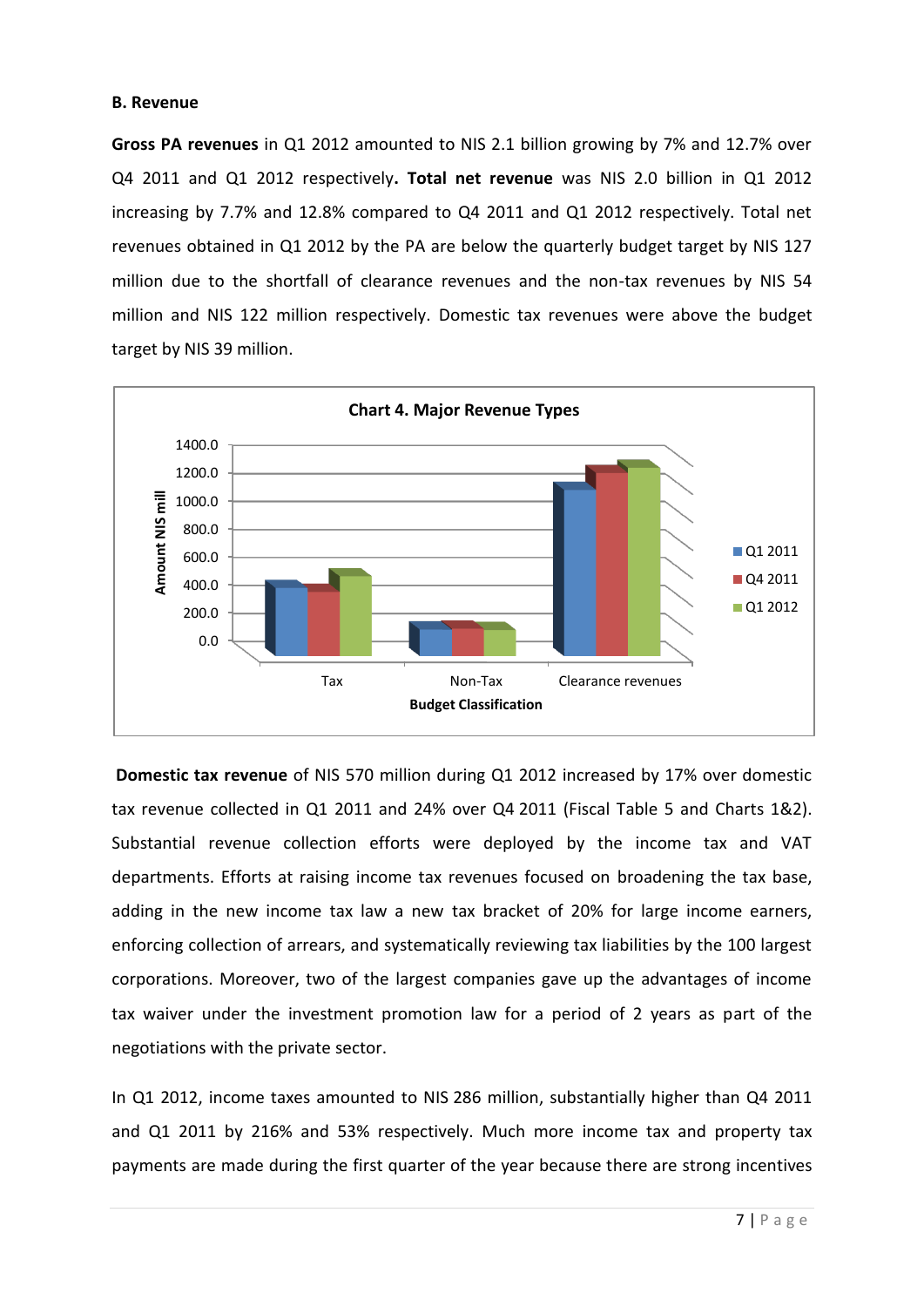for early payments. Property tax in Q1 2012 was NIS 7.3 million an increase of 430% and 11.7% over Q4 2011 and Q1 2011 respectively. Greater controls by custom officers have also raised VAT revenues. Domestic VAT amounted to NIS 158 million an increase of 19% compared to Q1 2011. Excises on tobacco decreased by 23% over Q4 2011 due to cancelation of the increase in the excise that occurred in Q4 2011 (Fiscal Table 5).

**Nontax revenue** of NIS 187 million during Q1 2012 decreased over Q4 2011 and Q1 2011 by 5% and 1.5% respectively. Overall, nontax receipts were below the quarterly budget target by NIS 54 million which were overestimated by high expectations of license fees and investment profits. The PA is planning to review the license fees and domestic charges for potential to raise more revenues.



**Clearance revenues**, which account for two thirds of total PA revenues, amounted to NIS 1.34 billion in Q1 2012, an increase of 2.7% and 13.1% over Q4 2011 and Q1 2011 respectively. However, the clearance revenues for Q1 2012 are still below the quarterly budget target by NIS 122 million. The increases in the two main categories in clearance revenues, VAT and customs, in Q1 2012 compared to Q1 2011, were 20% and 12% respectively. The PA in Q1 2012 started collecting VAT invoices for all products coming from Karim Abu Salem crossing which will generate between NIS 8-15 million each month more VAT revenues.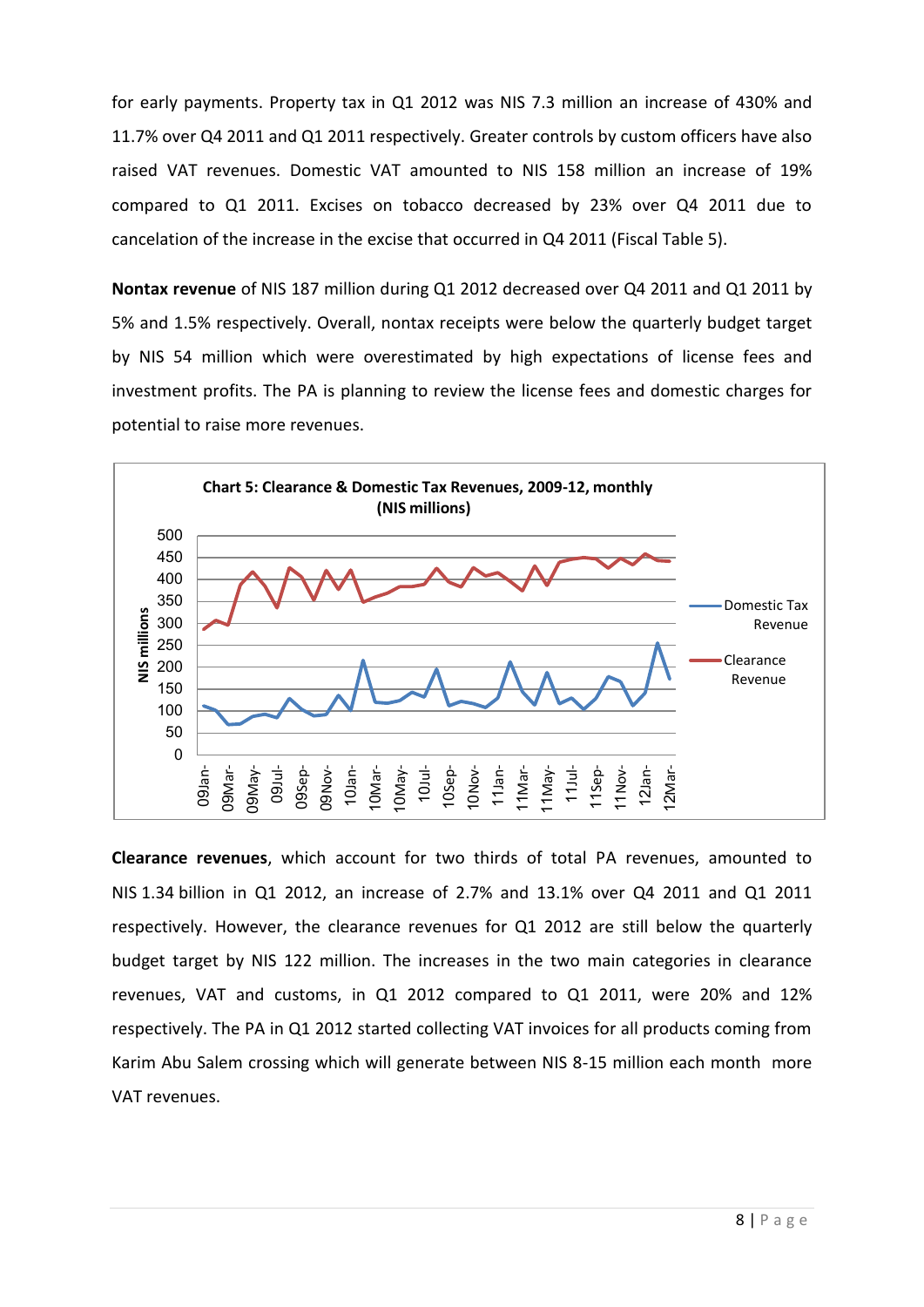The petrol tax appears to be holding up in Q1 2012 despite the rate reduction of the BLOW and the decrease in the supplies to Gaza. This is the result of the large increase in the quantities of petrol supplied to the West Bank.

**Tax refunds** in Q1 2012 on a commitment basis amounted to NIS 104 million. However, on a cash basis, only NIS 0.6 million was disbursed by the decision of MoF to prioritize spending and payments on wages and recurrent expenditures due to the large shortfall in external budget support. This decision contributed to arrears accumulation of NIS 103 million. Tax refunds in Q1 2012 increased by 10% over Q1 2011 even though it was below the quarterly budget target by NIS 10 million.

### **C. Expenditure and Net Lending**

Total expenditure and net lending in Q1 2012 were largely on track with the budget target. During Q1 2012 total expenditures and net lending amounted to NIS 3.03 billion, on a commitment basis, a decrease of 2.7% from the expenditure level in Q4 2011 and an increase of 4.2% from the expenditure level in Q1 2011.

| Table 6. Sector recurrent expenditure budget execution, Jan-Mar 2012, thousand NIS |                           |                      |                      |  |  |  |
|------------------------------------------------------------------------------------|---------------------------|----------------------|----------------------|--|--|--|
| <b>Sectors</b>                                                                     | Recurrent                 | 2012                 | $%$ of               |  |  |  |
|                                                                                    | <b>Total Expenditures</b> | <b>Sector Budget</b> | <b>Sector Budget</b> |  |  |  |
| <b>Central Administration</b>                                                      | 201,512                   | 812,800              | 25%                  |  |  |  |
| <b>Security and Public Order</b>                                                   | 974,198                   | 3,711,028            | 26%                  |  |  |  |
| <b>Financial Affairs</b>                                                           | 264,445                   | 1,082,165            | 24%                  |  |  |  |
| <b>Foreign Affairs</b>                                                             | 62,972                    | 234,304              | 27%                  |  |  |  |
| <b>Economic Development</b>                                                        | 54.076                    | 329,670              | 16%                  |  |  |  |
| <b>Social Services</b>                                                             | 1,097,216                 | 5,219,221            | 21%                  |  |  |  |
| <b>Cultural and Information Services</b>                                           | 41,567                    | 232,064              | 18%                  |  |  |  |
| <b>Transport and Communication Services</b>                                        | 20,588                    | 92,500               | 22%                  |  |  |  |
| <b>Total</b>                                                                       | 2,716,573                 | 11,713,756           | 23%                  |  |  |  |

The recurrent expenditures execution over which the PA has control over is kept within budget targets with total recurrent expenditures reaching 23% of the budget target in Q1 2012. Total recurrent expenditures in 2012 budget are aimed to remain within their level in 2011 at about 12 billion as part of restrained spending policies.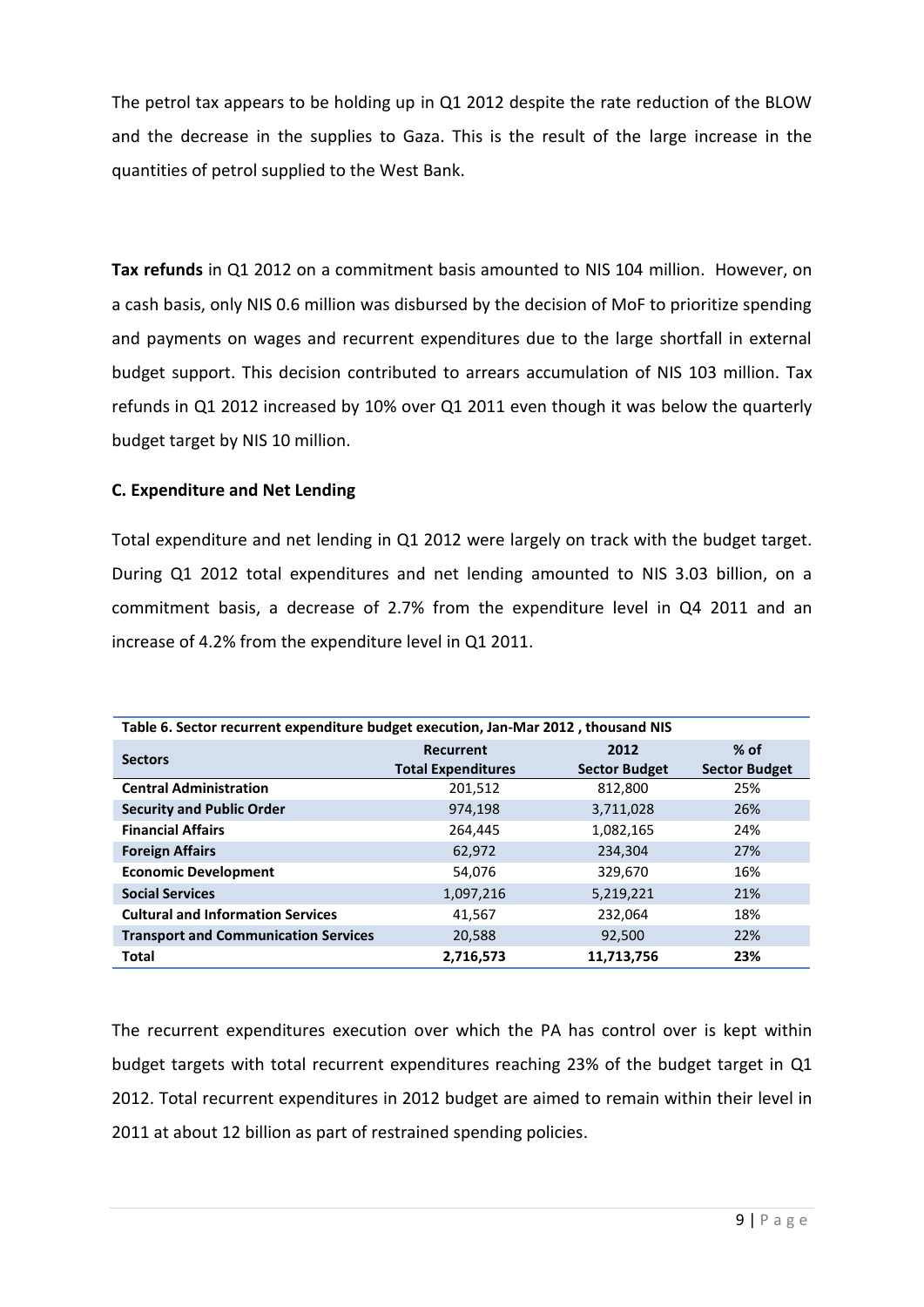In our attempt to protect the social services provided to the population, particularly education and health, and to improve the quality of expenditure, recurrent allocations for ministries of Education, Health, and Social Affairs have been increased in the 2012 budget by 2.4% over 2011. This reflects the government's priorities to achieve greater income equality and social justice. The PA managed to keep the share of the three ministries in recurrent expenditures in 2012 at 41%, as in 2011.

**Wage expenditure** of NIS 1.65 billion in Q1 2012 (Table 4) fell by NIS 56 million of the budget target since the payment of the annual and cost of living allowances were delayed until the budget was approved and will be paid retroactively in March payroll to be recorded in April 2012. Wage expenditure increased by 6.1% over the wage bill in Q1 11. This increase reflects the yearly wage adjustment, wage drift, and a limited increase in net PA employment, not exceeding 3,000 employees. The cost of living allowance and the annual increase, agreed to with the civil service union, became effective on January  $1<sup>st</sup>$  2012, will be disbursed in March payroll.

|                                             | <b>Wages and</b> | 2012                 | $%$ of               |
|---------------------------------------------|------------------|----------------------|----------------------|
| <b>Sectors</b>                              | <b>Salaries</b>  | <b>Sector Budget</b> | <b>Sector Budget</b> |
| <b>Central Administration</b>               | 90,037           | 349,041              | 26%                  |
| <b>Security and Public Order</b>            | 735,238          | 3,021,144            | 24%                  |
| <b>Financial Affairs</b>                    | 55,354           | 230,311              | 24%                  |
| <b>Foreign Affairs</b>                      | 33,860           | 123,616              | 27%                  |
| <b>Economic Development</b>                 | 44,693           | 192,455              | 23%                  |
| <b>Social Services</b>                      | 641,713          | 2,704,666            | 24%                  |
| <b>Cultural and Information Services</b>    | 28,733           | 120,963              | 24%                  |
| <b>Transport and Communication Services</b> | 16,669           | 70,500               | 24%                  |
| <b>Total</b>                                | 1.646.297        | 6,812,695            | 24%                  |

**Table 8. Budget Execution Jan- Mar 2012, Wages and Salaries by Sector, thousand NIS.**

Wage expenditure on a cash basis was NIS 1.51 billion (Fiscal Table 3). Arrears of NIS 133 million were incurred on the employee contributions to the Pension Fund as well as for other items, all due to shortfalls in external budget support and resulting from liquidity shortages.

**Nonwage expenditures** of NIS 1.23 billion in Q1 2012 were lower than in Q4 2011 in almost every category except in operational expenditures. In comparison with Q1 2011, Q1 2012 nonwage expenditures decreased slightly (-0.1%). Operational and minor capital expenditures were curtailed in order to increase slightly the transfer expenditures.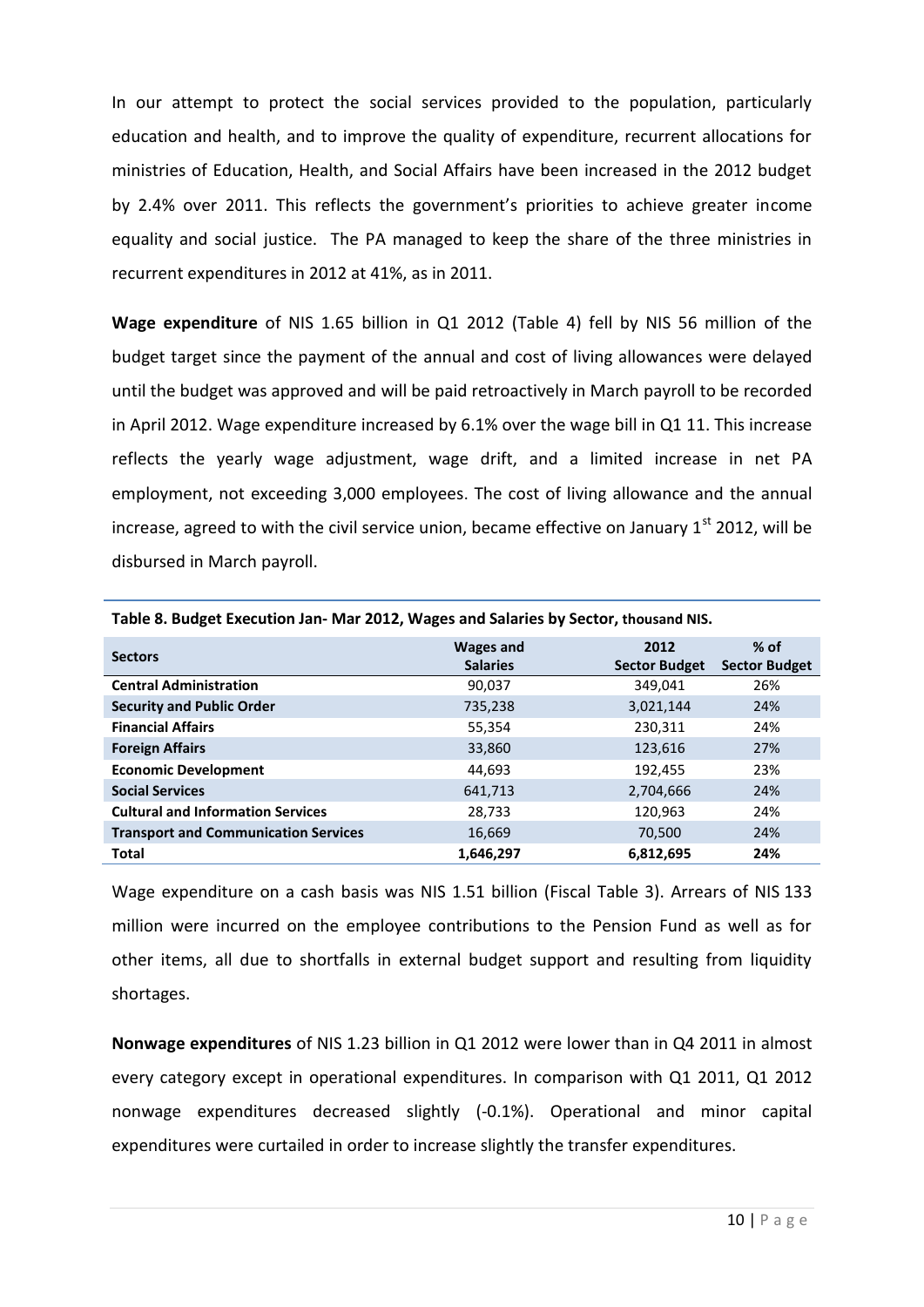Because of liquidity shortages, due to much lower external budget support received than was committed by the donors, about NIS 342 million in nonwage arrears were incurred in Q1 2012 (Fiscal Table 4).

**Operational expenditures of** NIS 472 million during Q1 2012 (Table 4) increased by 10.3% over Q4 2011 but decreased by 4.1% over Q1 2011.

Operational expenditures for 2012 budget was increased by 9.3% from the level attained in 2011 to achieve greater efficiency while attempting to improve the quality of services delivered, since operational expenditures are related to the services provided to a growing population, particularly in the education and health sectors.

| Table 9. Budget Execution Jan-Mar 2012, Operational Expenditures by Sector, thousand NIS (1) |                    |               |               |  |  |  |
|----------------------------------------------------------------------------------------------|--------------------|---------------|---------------|--|--|--|
| <b>Sectors</b>                                                                               | <b>Operational</b> | 2012 Sector   | % of Sector   |  |  |  |
|                                                                                              | <b>Expenditure</b> | <b>Budget</b> | <b>Budget</b> |  |  |  |
| <b>Central Administration</b>                                                                | 74,432             | 319,353       | 23%           |  |  |  |
| <b>Security and Public Order</b>                                                             | 45,072             | 306,432       | 15%           |  |  |  |
| <b>Financial Affairs</b>                                                                     | 43,482             | 229,627       | 19%           |  |  |  |
| <b>Foreign Affairs</b>                                                                       | 25,466             | 89,773        | 28%           |  |  |  |
| <b>Economic Development</b>                                                                  | 5,391              | 45,922        | 12%           |  |  |  |
| <b>Social Services</b>                                                                       | 134,943            | 860,921       | 16%           |  |  |  |
| <b>Cultural and Information Services</b>                                                     | 9,553              | 91,941        | 10%           |  |  |  |
| <b>Transport and Communication</b>                                                           | 2.311              | 15,390        | 15%           |  |  |  |
| <b>Services</b>                                                                              |                    |               |               |  |  |  |
| <b>Total</b>                                                                                 | 340,650            | 1,959,359     | 17%           |  |  |  |

 $(1)$  Table 9 is on a cash basis. It does not include the accumulation of arrears to suppliers.

Table 9 shows that Foreign Affairs sector is slightly above operational expenditure budget target. But since most ministries are under spending, total operational expenditures were kept below budget targets.

**Transfers** of NIS 756.5 million in Q1 2012 were lower than in Q4 2011 by 15.7% and higher than Q1 2011 by 2.7% reaching 26.4% of its budget target (NIS 2863.7 million). Transfers which include government share for each sector were above the budget target by NIS 41 million.

**Minor capital expenditures** amounted to NIS 3.4 million, decreased by 77.6% and 28.4% compared to Q4 2011 and Q1 2011 respectively. This amount reached to only 4.4% of its 2012 budget target at the end of the first quarter. The MoF decided to prioritize its spending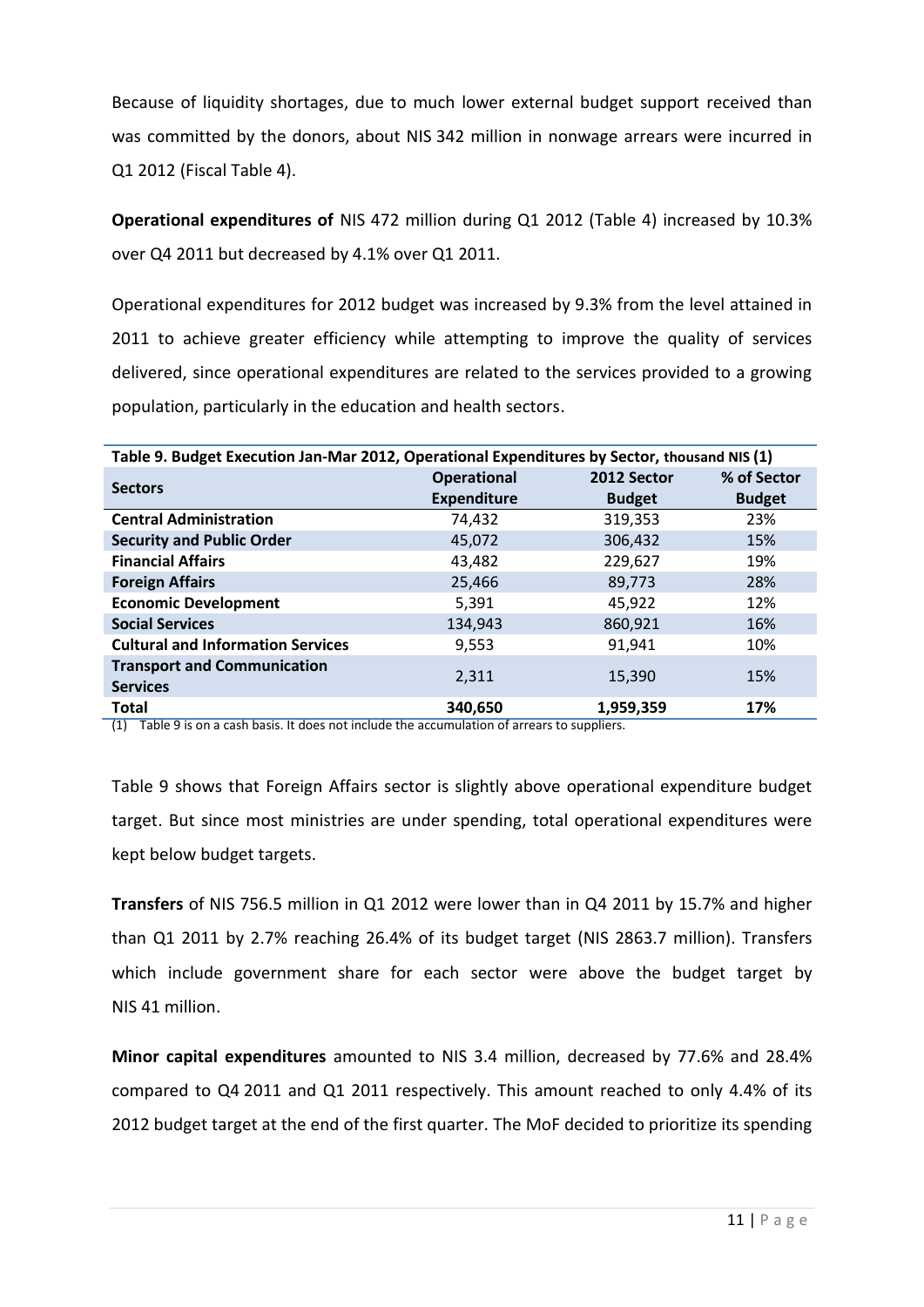on wages and other recurrent expenditures by delaying minor capital spending during the period of approval of the 2012 budget.

| Table 10. Budget Execution Jan- Mar 2012, Transfer Expenditures by Sector, thousand NIS |                    |               |               |  |  |  |
|-----------------------------------------------------------------------------------------|--------------------|---------------|---------------|--|--|--|
| <b>Sectors</b>                                                                          | <b>Transfer</b>    | 2012 Sector   | % of Sector   |  |  |  |
|                                                                                         | <b>Expenditure</b> | <b>Budget</b> | <b>Budget</b> |  |  |  |
| <b>Central Administration</b>                                                           | 35,918             | 138,500       | 26%           |  |  |  |
| <b>Security and Public Order</b>                                                        | 193,735            | 358,143       | 54%           |  |  |  |
| <b>Financial Affairs</b>                                                                | 165,405            | 617,928       | 27%           |  |  |  |
| <b>Foreign Affairs</b>                                                                  | 3,645              | 15,716        | 23%           |  |  |  |
| <b>Economic Development</b>                                                             | 3,991              | 87,193        | 5%            |  |  |  |
| <b>Social Services</b>                                                                  | 320,200            | 1,630,135     | 20%           |  |  |  |
| <b>Cultural and Information Services</b>                                                | 2,445              | 9,831         | 25%           |  |  |  |
| <b>Transport and Communication</b>                                                      | 1,608              | 6,260         | 26%           |  |  |  |
| <b>Services</b>                                                                         |                    |               |               |  |  |  |
| <b>Total</b>                                                                            | 726,946            | 2,863,705     | 25%           |  |  |  |

**Net lending** amounted to NIS 148 million in Q1 2012 (Fiscal Tables 1 and 2), a decrease of 17% over Q4 2011 and an increase of 24.2% over Q1 2011.

Net lending was above the quarterly budget target of NIS 100 million by NIS 48 million or by 48%. This is due to the recent increases (in Q4-2011 and Q1-2012) in Israeli deductions of electricity bills from monthly clearance revenues and the decline in payments from municipalities for electricity to the PA.

It should be recalled that the budget appropriation for net lending in 2012 has been reduced from NIS 592 million in 2011 to NIS 400 million in 2012, in the context of a policy aimed at eliminating net lending altogether.

**Development expenditures** on a commitment basis channelled through the PA Treasury amounted to NIS 214 million during Q1 2012 (Fiscal Tables 1 and 2). This is lower than the levels attained in Q4 2011 and Q1 2011 by 38% and 24% respectively. However on cash basis only NIS 160 million was disbursed, due to the large shortfall in external financing for development projects.<sup>4</sup> The PA financed NIS 35 million of development expenditures which contributed in the recurrent budget arrears.

 $\overline{a}$ 

 $<sup>4</sup>$  Details of development expenditures are now published quarterly along with the fiscal tables with the</sup> numbers 9A-9D. The MOF made available for the first time descriptions of the projects in table 9A.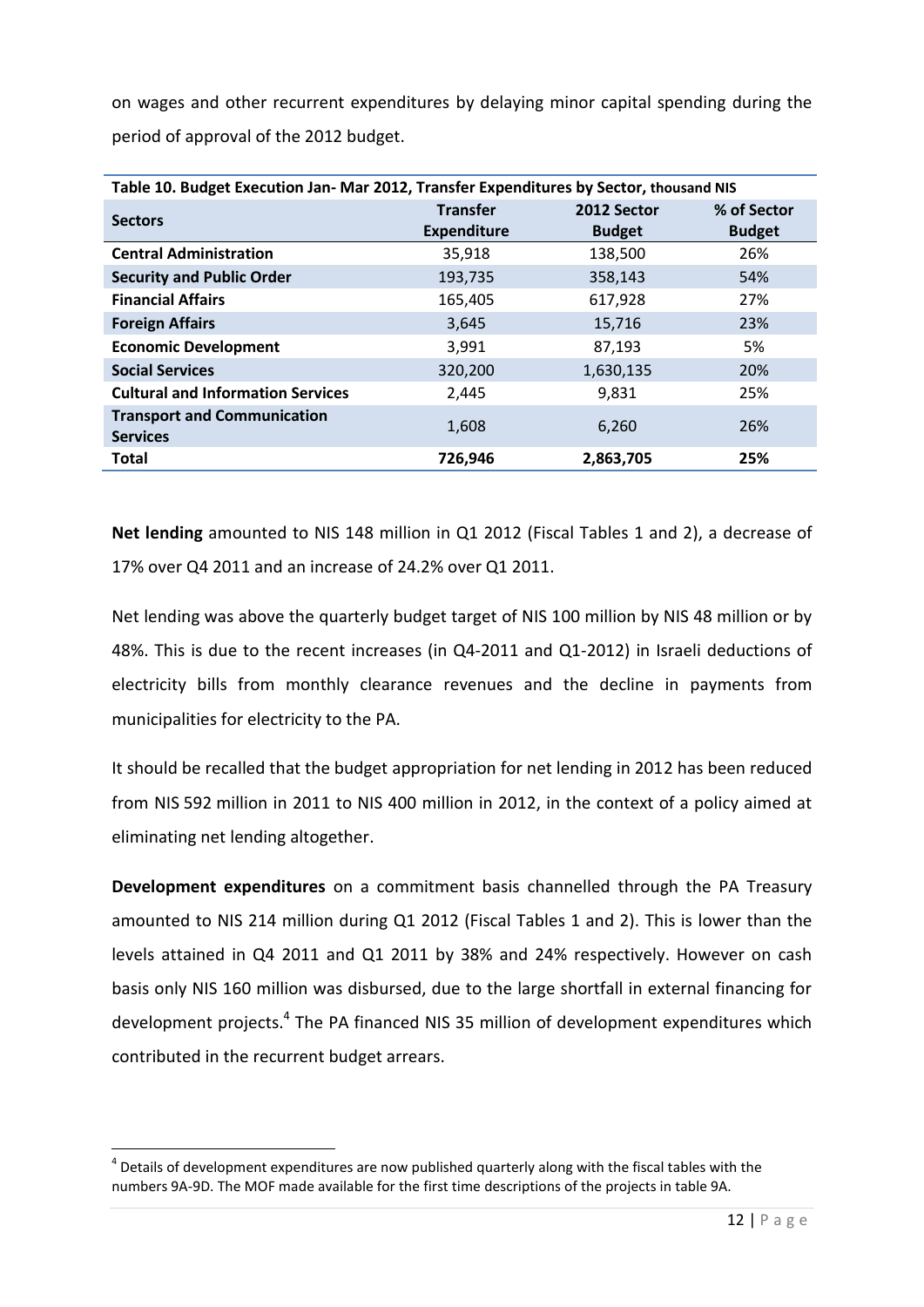#### **D. Balance and Financing**

 $\overline{a}$ 

**Balance:** In Q1 2012 the recurrent budget deficit was NIS 1.03 billion exceeding the quarterly budget target by NIS 126 million. This is still lower than the deficit of Q1 2011 by 9.2%. At the same time, the total balance for Q1 2012 amounted to NIS 1.25 billion exceeding the budget target by only NIS 8 billion due to much reduced commitments on development expenditure. This was also a decrease of 22% compared to Q4 2011.



**Financing:** In Q1 2012 the total external budget support amounted to NIS 739 million which does not include the first civil and pensioners PEGASE disbursement for 2012 of NIS 234 million which was received at the end of December 2011 but was disbursed in January 2012. The bulk of the support came from PEGASE (NIS 378 million) followed by the World Bank Trust Fund (NIS 247 million) and regional donors (NIS 114 million). However, the external budget support was substantially short of the total financing requirement for the first quarter 2012 (see Chart 9). Development financing channelled through the Treasury amounted to NIS 54 million or only 5% of the budget target. Development expenditures financed by the PA Treasury as shown in fiscal table 9D amounted to NIS 35 million which makes up the shortfall in external financing for development expenditure. This expenditure by the PA increases the recurrent financing gap by the same amount. The financing gap for Q1 2012 amounted to NIS 452 million. The Treasury managed to decrease its domestic debt by NIS 54 million during Q1 2012<sup>5</sup>, decreasing the domestic debt stock level to NIS 4.09 billion at the end of Q1 2012 (Fiscal Table 8a (NIS)). This constraint on liquidity from running

<sup>&</sup>lt;sup>5</sup> The difference between net domestic bank financing in fiscal table 1 and the domestic debt repayment is the change in deposits.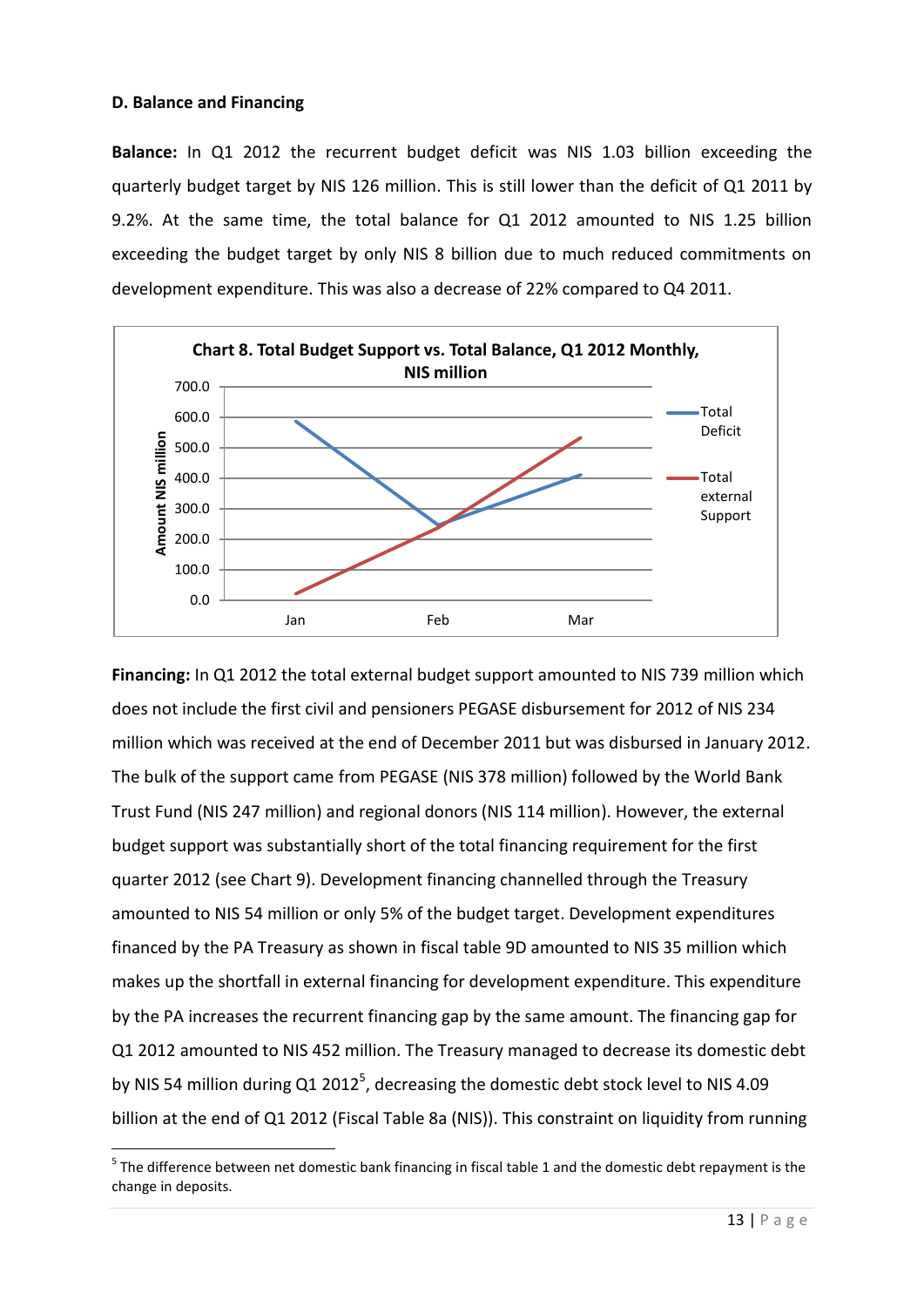down domestic debt stock resulted in Q1 2012 in accumulation of NIS 632 million payment arrears. (See Arrears).